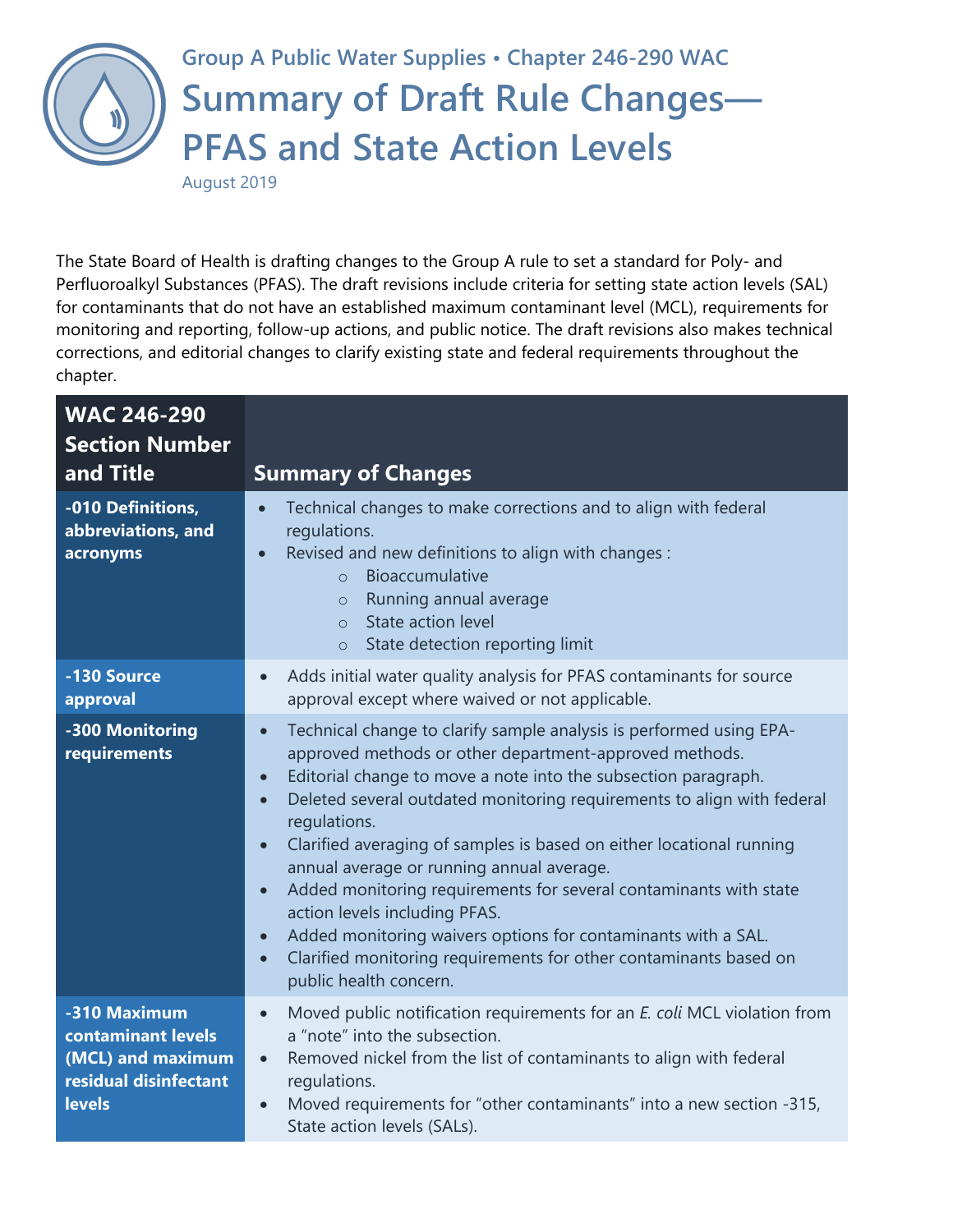| <b>WAC 246-290</b><br><b>Section Number</b><br>and Title                                                                     | <b>Summary of Changes</b>                                                                                                                                                                                                                                                                                                                                                                                                                                                                                                                                 |
|------------------------------------------------------------------------------------------------------------------------------|-----------------------------------------------------------------------------------------------------------------------------------------------------------------------------------------------------------------------------------------------------------------------------------------------------------------------------------------------------------------------------------------------------------------------------------------------------------------------------------------------------------------------------------------------------------|
| -315 State action<br>levels (SALs)                                                                                           | Added criteria the department uses to select an unregulated<br>$\bullet$<br>contaminant for developing a SAL.<br>Added requirements for the State Board of Health to consider the<br>$\bullet$<br>department's findings when considering adoption of a SAL.<br>Added previously Board approved SALs for several contaminants and<br>$\bullet$<br>added new SALs for PFAS.<br>Added a requirement that if a system fails to submit a confirmation<br>$\bullet$<br>sample, the initial sample results will be used to determine compliance<br>with the SAL. |
| -320 Follow up<br>action                                                                                                     | Technical changes to make corrections and to align with federal<br>$\bullet$<br>regulations.<br>Added follow-up actions a purveyor takes if a SAL level is exceeded.<br>$\bullet$<br>Added specific monitoring requirements for organic and inorganic<br>$\bullet$<br>contaminants with a SAL for increased monitoring and for reduced<br>monitoring.                                                                                                                                                                                                     |
| -455 Operation of<br>chemical<br>contaminant<br>treatment facilities                                                         | Added requirements for purveyors that use treatment to remove a<br>$\bullet$<br>contaminant with a SAL.                                                                                                                                                                                                                                                                                                                                                                                                                                                   |
| -480 Recordkeeping<br>and reporting                                                                                          | Added recordkeeping requirements of SAL exceedances.<br>$\bullet$                                                                                                                                                                                                                                                                                                                                                                                                                                                                                         |
| -490 Cross-<br>connection control                                                                                            | Corrected table numbers to align with changes to other sections.<br>$\bullet$                                                                                                                                                                                                                                                                                                                                                                                                                                                                             |
| -638 Analytical<br>requirements                                                                                              | Technical changes to align with federal requirements.<br>$\bullet$                                                                                                                                                                                                                                                                                                                                                                                                                                                                                        |
| -654 Treatment<br>criteria for filtered<br>systems                                                                           | Corrected table numbers to align with changes in other sections.<br>$\bullet$                                                                                                                                                                                                                                                                                                                                                                                                                                                                             |
| -660 Filtration.                                                                                                             | Corrected table numbers to align with changes to other sections.<br>$\bullet$                                                                                                                                                                                                                                                                                                                                                                                                                                                                             |
| -686 Compliance<br>requirements for<br>unfiltered systems                                                                    | Corrected table numbers to align with changes to other sections.<br>$\bullet$                                                                                                                                                                                                                                                                                                                                                                                                                                                                             |
| -71006 Consumer<br>information<br><b>New section title:</b><br><b>Public notice for</b><br>contaminants with a<br><b>SAL</b> | Revised public notice requirements to align with changes in section -315<br>$\bullet$<br>based on the Tier designation under table 9.<br>Added public notice must conform to the requirements in sections -<br>$\bullet$<br>71001 through -71004 on the Tier designation under table 16.<br>Added public notice timeframes for Tier 1 and Tier 2 designation for a<br>$\bullet$<br>SAL exceedance.                                                                                                                                                        |